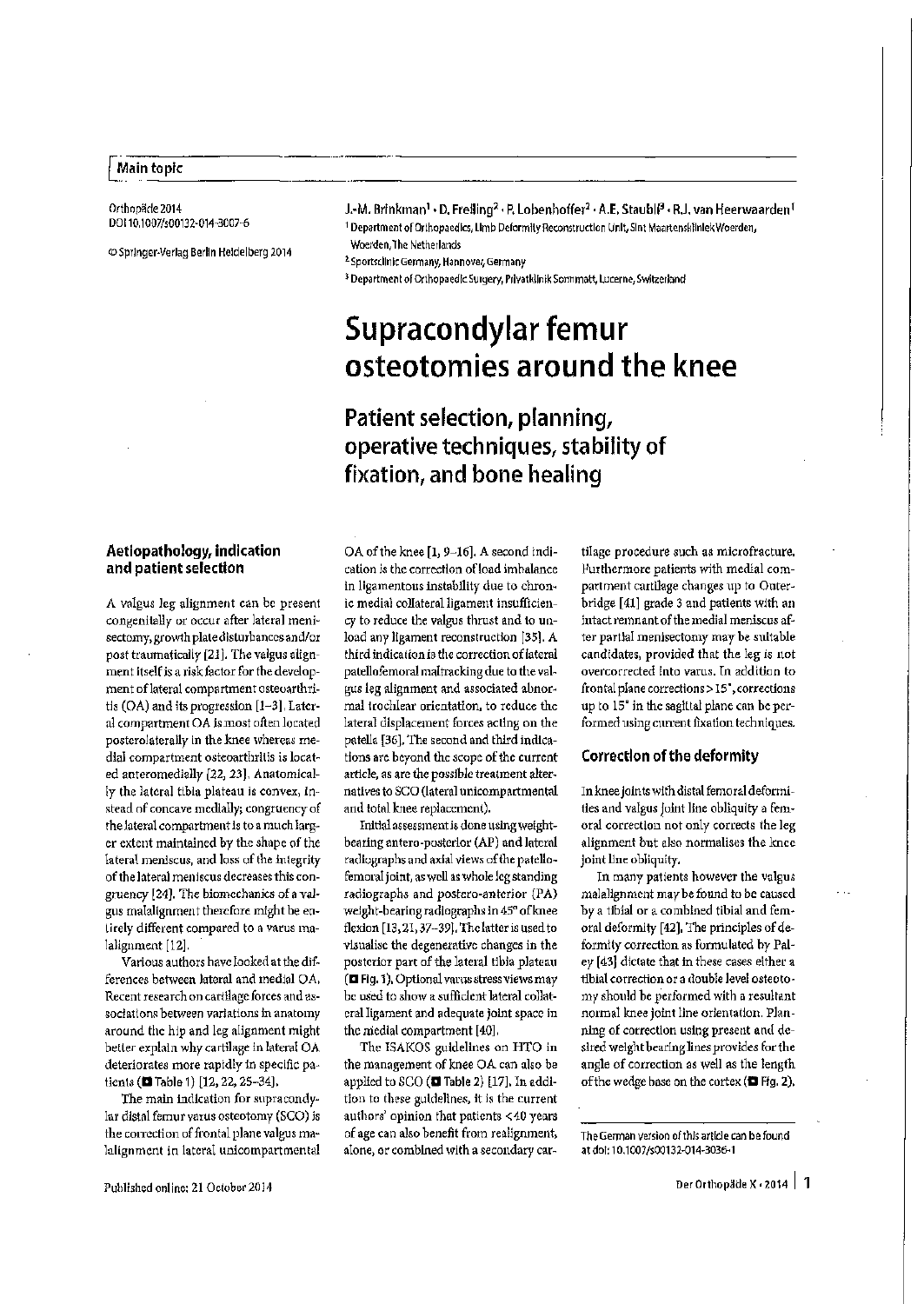|                                    | <b>Table 1</b> Causes of rapid lateral compartment osteoarthritis (OA) progression                                        |                                                                                                                                                                              |
|------------------------------------|---------------------------------------------------------------------------------------------------------------------------|------------------------------------------------------------------------------------------------------------------------------------------------------------------------------|
| Author                             | Study                                                                                                                     | <b>Conclusion</b>                                                                                                                                                            |
| Cartilage forces                   |                                                                                                                           |                                                                                                                                                                              |
| Pena et al. [30]                   | Difference in effect on cartilage of lateral vs. me-<br>dial menisectomy using finite element analysis                    | Percentage Increase in cartilage stress in lateral compartment higher after lateral<br>then medial menisectomy                                                               |
| Yang et al. [31]                   | Combined effect of tibiofemoral knee angle and<br>menisectomy on cartilage contact stress                                 | Greater percentage increase of cartilage contact stress after lateral menisectomy<br>compared to medial menisectomy with pre-existing abnormal tibiofemoral<br>angle         |
| Bretin et al. [59]                 | Influence of femoral fracture malrotation mal-<br>union on knee Joint cartilage forces.                                   | Internal rotation maiunions are associated with lateral mechanical axis deviation<br>and lateral shift of cartilage forces                                                   |
| Anatomy and leg alignment          |                                                                                                                           |                                                                                                                                                                              |
| Allen et al. [29]                  | Follow-up of late changes after menisectomy in<br>a series of 210 patients.                                               | Increased knee OA after menisectomy in patients with pre-existent abnormal<br>(valgus) tiblofemoral alignment and lateral menisectomy compared to medial                     |
| Weldow et al. [32]                 | Motion and moments in hip and knee in medial<br>and lateral knee OA compared to control group                             | Association between lateral knee OA and biomechanics of the hip joint, but un-<br>known if reason for development of lateral OA or caused by its presence                    |
| Weldow et al. [33]                 | Relationship between lateral knee OA and ana-<br>tomical differences in the hip region                                    | Association between lateral knee OA and wider pelvis, shorter neck, shorter<br>head-shaft distance, shorter lever arm of the hip in lateral OA compared to me-<br>dial OA    |
| <b>Lindgren</b> and<br>Seireg [25] | The influence of mediolateral deformity, tibial<br>torsion, and foot position on femorotibial load<br>in a computer model | External torsion and valgus deformity decreased the load in the medial compart-<br>ment; with center of support on the lateral foot line, lateral compartment loaded<br>more |

| Table 2 ISAKOS guidelines [17] for selection of patients suitable for SCO                          |                                    | [전쟁 ] 오래 아이는 말이 봐.                                                                                                                                                    |  |  |
|----------------------------------------------------------------------------------------------------|------------------------------------|-----------------------------------------------------------------------------------------------------------------------------------------------------------------------|--|--|
| Ideal candidate                                                                                    | Possible candidate                 | No good candidate                                                                                                                                                     |  |  |
| Isolated lateral Joint line pain                                                                   | Flexion contracture <25°           | Flexion contracture > 25°                                                                                                                                             |  |  |
| Age 40-60 years                                                                                    | Age < 40, 60-70 years              | <b>Bicompartmental disease</b>                                                                                                                                        |  |  |
| BM < 30                                                                                            | Moderate, symptomatic PF OA        | Previous menisectomy in compartment to be loaded by SCO                                                                                                               |  |  |
| Nonsmoker                                                                                          | Instability of ACL/PCL/PLC         | Prior knee Infection                                                                                                                                                  |  |  |
| High demand activity but no running/jumping                                                        | Wants to participate in all sports | Rheumatold arthritis                                                                                                                                                  |  |  |
| Alignment <15° valgus                                                                              |                                    | Obesity                                                                                                                                                               |  |  |
| Deformity in distal femur                                                                          |                                    | Possible noncompliance and a control of                                                                                                                               |  |  |
| Full range of motion                                                                               |                                    | Heavy smoker                                                                                                                                                          |  |  |
| <10° extension loss, >90° flexion                                                                  |                                    | Soft, atrophic appearing bone on X-ray                                                                                                                                |  |  |
| Normal medial and PF compartments                                                                  |                                    | Severe femoral bone loss                                                                                                                                              |  |  |
| Normal ligament balance.                                                                           |                                    |                                                                                                                                                                       |  |  |
| OA classification IKDC (A), B, C, D                                                                |                                    |                                                                                                                                                                       |  |  |
| No notch osteophytes                                                                               |                                    |                                                                                                                                                                       |  |  |
|                                                                                                    |                                    | BMI body mass Index, PF patella femoral, IKDC International Knee Documentation Committee osteoarthritis classification, ACL anterior cruciate ligament, PCL posterior |  |  |
| cruciate ligarment, PLC posterolateral comer, OA osteoarthritis, SCO supracondylar femur osteotomy |                                    |                                                                                                                                                                       |  |  |

While a varus SCO is biomechanically efficient in the extended knee, it should be noted that in flexion the osteotomy has no effect [44], In 90° of flexion the contact point of the loaded posterior condyles on the tibia remains unchanged bythe SCO, Patients therefore should be warned that while excellent symptoms relief may be expected in extension and during gait, symptoms are likely to persist during activities that load the knee in high flexion.

## **Results**

Well-designed studies, let alone RCTs, comparing the various available surgical

options and factors that determine the outcome in SCO are not available. The largest series on SCO we are aware of are by Teitge [12] and by Freiling et al, [13], they reported on 46 and 60 patients respectively. Reported results vary from relatively poor to good at mid- to longterm follow-up; from 57 % satisfactory results at the 6.5-year follow-up, to 83 % at 99 months, and 92 % good results at the 4-year follow-up [7, 8,10,11]. The endpoint of survival is usually conversion to a TKA; survival up to 87% at 99 months has been reported [7], Finkelstein et al, [15] reported that 13 of 20 osteotomies were still successful at an average followup of 133 months; the probability of survival at 10 years in their series was 64%.

There is no consensus in varus SCO on the optimal amount of correction, A correction of the anatomical femorotibial axis to 6-10° [7,9,10,15,45,46] or mechanical femorotibial axis between 0° and 3° have all been recommended [8,12,13, 37, 47]. Shoji and Insall [48] identified the remaining obliquity of the knee joint line after valgus correcting osteotomies as a major prognostic factor. In a series of patients with valgus deformities and lateral compartment OA, they performed an HTO and found that if the joint line obliquity produced after the tibial correc-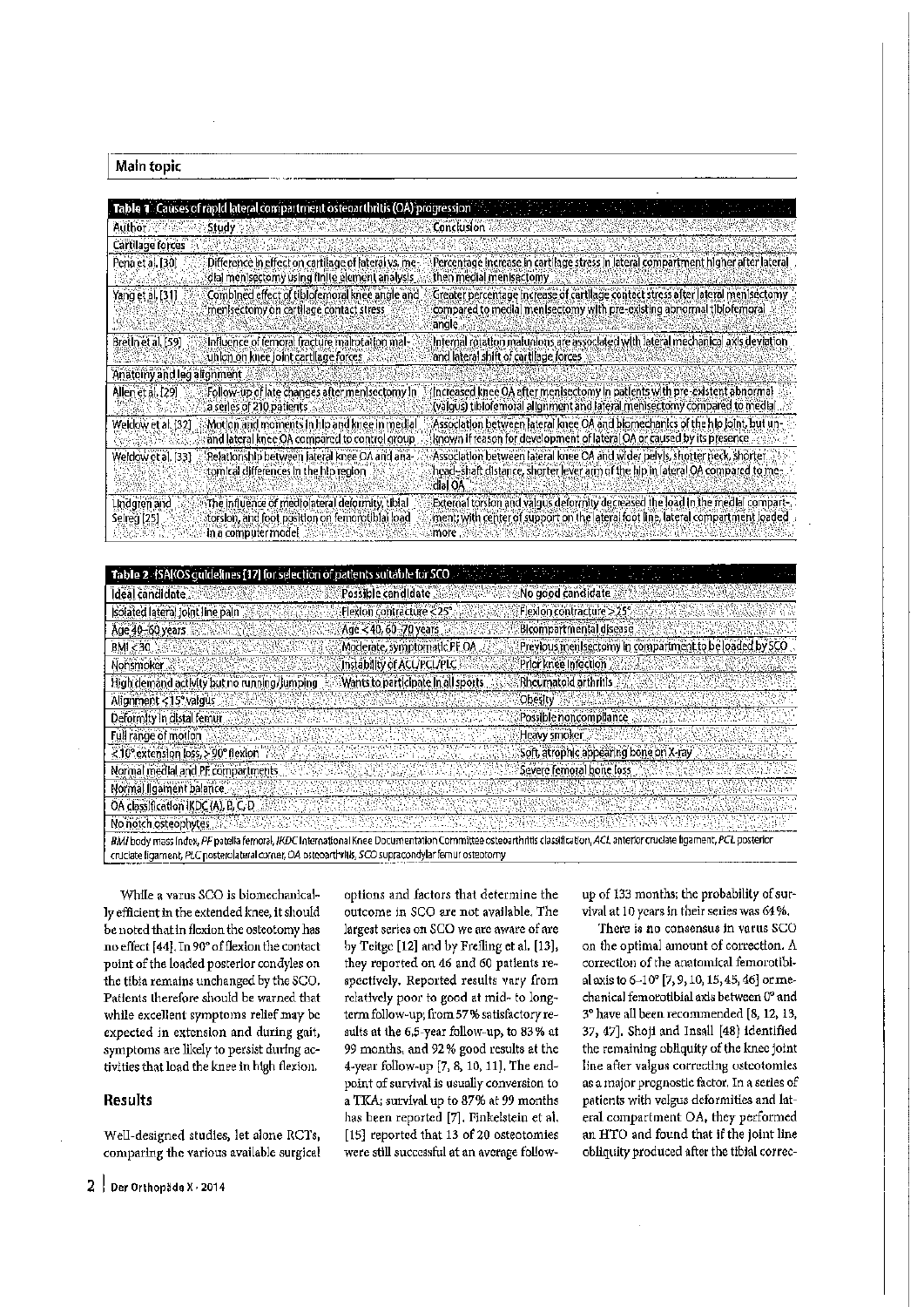#### **Abstract • Zusammenfassung**

Orthopade 20H DOl 10.1007/s00132-014-3007-6 ©Sprlnger-Verlag Berlin Heidelberg 2014

#### J,-M. Brinkman • D. Frelling • P, Lobenhoffer • A.E, Staubli • R,J. van Heerwaarden

## **Supracondylar femur osteotomies around the knee. Patient selection, planning, operative techniques, stability of fixation, and bone healing**

#### Abstract

Background, Similar to the re-appreclatlon of high tibial osteotomy (HTO), supracondylar distal femur varus osteotomy (SCO) for lateral compartment osteoarthritis (OA) of the knee has gained renewed Interest as new knowledge has become available on the Influence of malalignment on the development, progression and symptoms of OA, Furthermore, the less than optimal results of knee replacements (TKR) In younger patients have also led to renewed Interest In Joint-preserving treatment options.

Purpose, Varus SCO has not had the same success or widespread use as valgus HTO. The goal In SCO Is similar to HTO, to shift the load from the diseased to the healthy com-

partment, In order to reduce pain, Improve function and delay placement of aTKR, Valgus OA however occurs much less frequently than varus OA and varus SCO Is considered a technically more demanding procedure. In the past the surgical techniques for SCO were mainly dependent on difficult-to-use Implants making the procedure more complex. Complication rates related to the failure of fixation up to 16 % have been reported, DIsussion, The new biplane osteotomy technique fixated with a locking compression plate Is very stable; bone healing potential is optimal using this technique and takes 6-8 weeks. Full weight bearing before full

bone healing Is possible without loss of correction.

Conclusion. In this article, patient selection, planning, surgical techniques, stability of fixation, and bone healing are discussed. Varus supracondylar osteotomy Is a viable treatment option for a well-defined patient group suffering from valgus malalignment and lateral compartment osteoarthritis, and In addition may be considered In ligamentous Imbalance and lateral patellofemoral maltracking.

#### Keywords

Femur 'Valgus • Osteotomy • High tibial osteoarthritis • Lateral arthritis

## **Suprakondylare Femurosteotomien in Kniegelenknëhe. Patientenauswahl, Planung, Operationstechniken, Fixationsstabilitat und Knochenheilung**

#### Zusammenfassung

HIntergrund, In glelchem MaSe wie der Stellenwert der hohen tiblalen Osteotomie (HTO) gestlegen 1st, hat die suprakondylare varisierende distale Femurosteotomie (DFO) bel der Behandlung der lateralen Osteoarthrose (OA) des Kniegelenks an Bedeutung gewonnen, Zum einen zelgen neuere Studlen den klaren Zusammenhang zwlschen einer Fehlstellung und der Arthroseentwicklung, Zum anderen führen die nlchtzufrleden stellenden Ergebnisse nach der Implantation von Kniegelenkprothesen bel Jüngeren Patiënten zu einem verstärkten Interesse an gelenkerhaltenden Therapleverfahren,

ZIelstellung, Die ZIelstellung bel der DFO 1st vergleichbar mit der HTO und besteht In der Verlagerung der Belastung vom erkranktem zum gesunden Kompartiment, um eine Schmerzlinderung und Funktlonsverbesserung zu bewirken, Ein welteres Zlel 1st die zeltllche Verzögerung des Elnsatzes einer Kniegelenk-Endoprothese, Diskussion, Die varisierende DFO hat nlcht denselben Stellenwert und Verbreltungsgrad wie die valglslerende HTO, da dleValgusgonarthrose seltener als eine Varusgonarthrose auftritt. Die varisierende DFO gilt Im Vergleich zur HTO als technisch anspruchsvolleres Verfahren,

Schlussfolgerung. In diesem Artikel werden Patlentenselektlonlerung, Planung, Operationstechniken, Fixationsstabilitat und Kno-

chenheilung bel suprakondylaren Femurosteotomien diskutlert. Bel den bisherigen DFO-Technlken wurden mehrheitllch schwierig und kompliziert einzubringende Implantate verwendet, was das Verfahren aufwandlger gestaltete, Hauflges Implantatversagen altererOsteotomleplatten führtezu Kompllkationsraten von bIszu 16% berichtet,

#### Schiüsselwörter

Femur 'Valgus' Osteotomie • Hohe tibiale Osteoarthrose • Laterale Arthroseentwicklung

tion exceeded 15°, especially in combination with over- or undercorrection of the frontal malalignment, rapid further degeneration ensued. Several clinical studies on double osteotomies to prevent pathological joint line obliquity have since confirmed these early observations by Shoji and Insall [42, 49, 50], Miniad et al, [51] reported that poor results were associated with longer time to follow-up and failure to correct the tibia-femoral angle to 0°, Simüarly Mathews et al, [11] reported that good results were associated with adequate correction of the valgus deformity, to <2° from 0. McDermott et al, [10] and Cameron et al. [8] on the other hand found no correlation between alignment and outcome. All these authors aimed for correction of the anatomical axis of the femur to 0°,

Teitge [12] noted that with correct alignment deterioration was slow and that those with a less than good result were poor from the start; in those the indication to perform an osteotomy might not have been correct, Terry etal, [46] reporting on a series of 14 patients showed that using a lateral open wedge technique

and a DCS for flxation at 45 months 71 % of patients had a good or excellent result. The aimed correction was to a mechanical axis of 0°, alignment at final follow-up was 1.5° varus, the average shift of the mechanical axis was from a point 90 % lateral from the medial side of the tibia plateau to 44 %, A poor outcome was associated with a body weight of more than 1,3 times the ideal weight and with an increasing number of previous operations. Again no correlation between outcome and final alignment was found.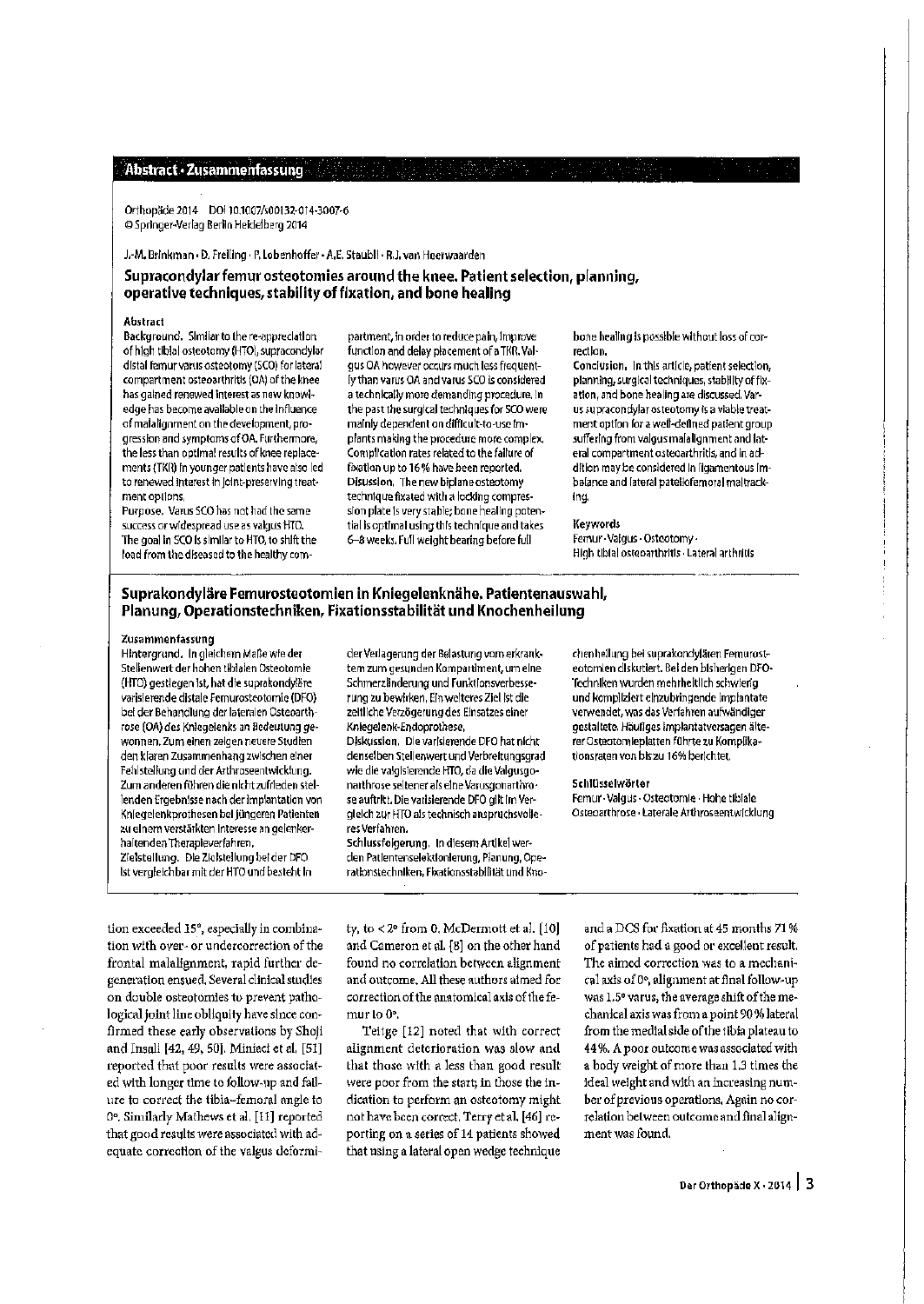|                                                 |                                                                                                                                                          | Table 3 Comparison of different osteotomy and fixation techniques with respect to surgical technique, bone healing and fixation stability |
|-------------------------------------------------|----------------------------------------------------------------------------------------------------------------------------------------------------------|-------------------------------------------------------------------------------------------------------------------------------------------|
| Osteotomy                                       | Advantage                                                                                                                                                | <b>Disadvantage</b>                                                                                                                       |
| Medial closing-wedge SCO                        |                                                                                                                                                          |                                                                                                                                           |
| <b>Fixation technique</b>                       |                                                                                                                                                          |                                                                                                                                           |
| Medial closing wedge SP SCO                     | Good bone healing potential                                                                                                                              | Supratrochlear area disrupted                                                                                                             |
|                                                 | Oblique saw cuts increase stability                                                                                                                      |                                                                                                                                           |
| Medial angled blade plate                       | Plate closer to WBL, lower stress/strain                                                                                                                 | Prone to hinge fracture by blade insertion.                                                                                               |
|                                                 | High construct stability [19]                                                                                                                            | Blade location dictates reduction/correction                                                                                              |
|                                                 |                                                                                                                                                          | <b>Difficult</b>                                                                                                                          |
| Dynamic condylar side plate (applied laterally) |                                                                                                                                                          | Plate further from WBL, higher stress/strain                                                                                              |
|                                                 |                                                                                                                                                          | Screw location dictates reduction/correction                                                                                              |
|                                                 |                                                                                                                                                          | Prone to hinge fractures with dislocation                                                                                                 |
| LCP based fixation                              | Ease of plate application                                                                                                                                |                                                                                                                                           |
|                                                 | High construct stability [19, 20]                                                                                                                        |                                                                                                                                           |
| Medial Closing wedge BP SCO                     | In metaphyseal bone area with highest bone<br>healing potential                                                                                          | Extra saw cut                                                                                                                             |
|                                                 | Highest axial stability [19]                                                                                                                             |                                                                                                                                           |
|                                                 | Smallest wedge volume (53)                                                                                                                               |                                                                                                                                           |
| Osteotomy                                       | Advantage                                                                                                                                                | <b>Disadvantage</b>                                                                                                                       |
| Lateral opening-wedge SCO                       |                                                                                                                                                          |                                                                                                                                           |
| <b>Fixation technique</b>                       |                                                                                                                                                          |                                                                                                                                           |
| Lateral open wedge SP SCO                       | Single cut                                                                                                                                               | Supra-trochlear area disrupted                                                                                                            |
|                                                 | Easler approach to femur                                                                                                                                 | Weak medial hinge point [12, 19]                                                                                                          |
|                                                 | Easily adjustable correction                                                                                                                             | Plate location complaints [13, 57]                                                                                                        |
|                                                 |                                                                                                                                                          | Very unstable if hinge point fractures [12]                                                                                               |
|                                                 |                                                                                                                                                          | Slowest bone healing                                                                                                                      |
|                                                 |                                                                                                                                                          | Role of orafts unclear                                                                                                                    |
| Blade plate/DCS + screw fixation                |                                                                                                                                                          | Prone to hinge fracture by blade insertion                                                                                                |
|                                                 |                                                                                                                                                          | Plate/screw dictates reduction/correction [12]                                                                                            |
|                                                 |                                                                                                                                                          | <b>Difficult</b>                                                                                                                          |
| Spacer plate                                    | Spacer supports correction [24, 39]                                                                                                                      | Low construct stability [19]                                                                                                              |
|                                                 | Ease of plate application                                                                                                                                |                                                                                                                                           |
| LCP based fixation                              | Ease of plate application                                                                                                                                | Low construct stability [19]                                                                                                              |
|                                                 | BP biplane, SP single plane, DCS dynamic condylar side plate, LCP locking compression plate, SCO supra condylar (emur osteotomy, WBL weight bearing line |                                                                                                                                           |

Regarding overcorrection into varus after SCO, Sharma et al. [1] in a study on the role of knee alignment in OA disease progression and functional decline found a four-fold increase in the odds of disease progression if a varus alignment was present, and a malalignment greater than  $>5^{\circ}$ was associated with a significantly greater functional deterioration over the period of follow-up, The current authors correct the mechanical axis to a line passing the knee joint just medial to the deepest point of the trochlea, In severe lateral OA, in the presence of a normal medial compartment, a line slightly medial to that, i.e, just medial of the medial eminence of the tibia plateau, is used.

## **Osteotomy techniques and methods of fixation**

In SCO, medial closing-wedge and lateral opening-wedge techniques can be used [12, 24, 37, 38, 46, 47, 51]. For fixation an angled blade plate, a Dynamic Condylar Screw and side plate (DCS), a malleable implant, staples, a plaster cast only, and an external fixator have all been used with various amounts of success with loss of correction, implant failure and delayed bone healing being the main complications reported [11,16,21,46], The medial closing-wedge technique, with saw cuts either parallel to the joint line or oblique down sloping from the medial cortex to the lateral cortex hinge point, fixed with an angled blade plate, has had the most widespread use [7-10,12,15,45, 51, 52],

More recently angle stable implants, based on the LCP concept, specifically designed for the fixation of SCO have become available and a new so-called biplane SCO technique has been developed [13,37, 38,47],

The various osteotomy techniques and flxation methods all have their advantages and disadvantages (D **Table** 3). A n important limitation of the single plane medial closing-wedge technique is the position of the osteotomy relative to the trochlea and the soft-tissues gliding surface on the anterior side of the femur [20, 37], While in the standard single plane technique the patellofemoral (PF) joint Is avoided by proximal positioning of the saw cuts, the osteotomy does disrupt the soft-tissue gliding mechanism causing a haematoma with subsequent pain and swelling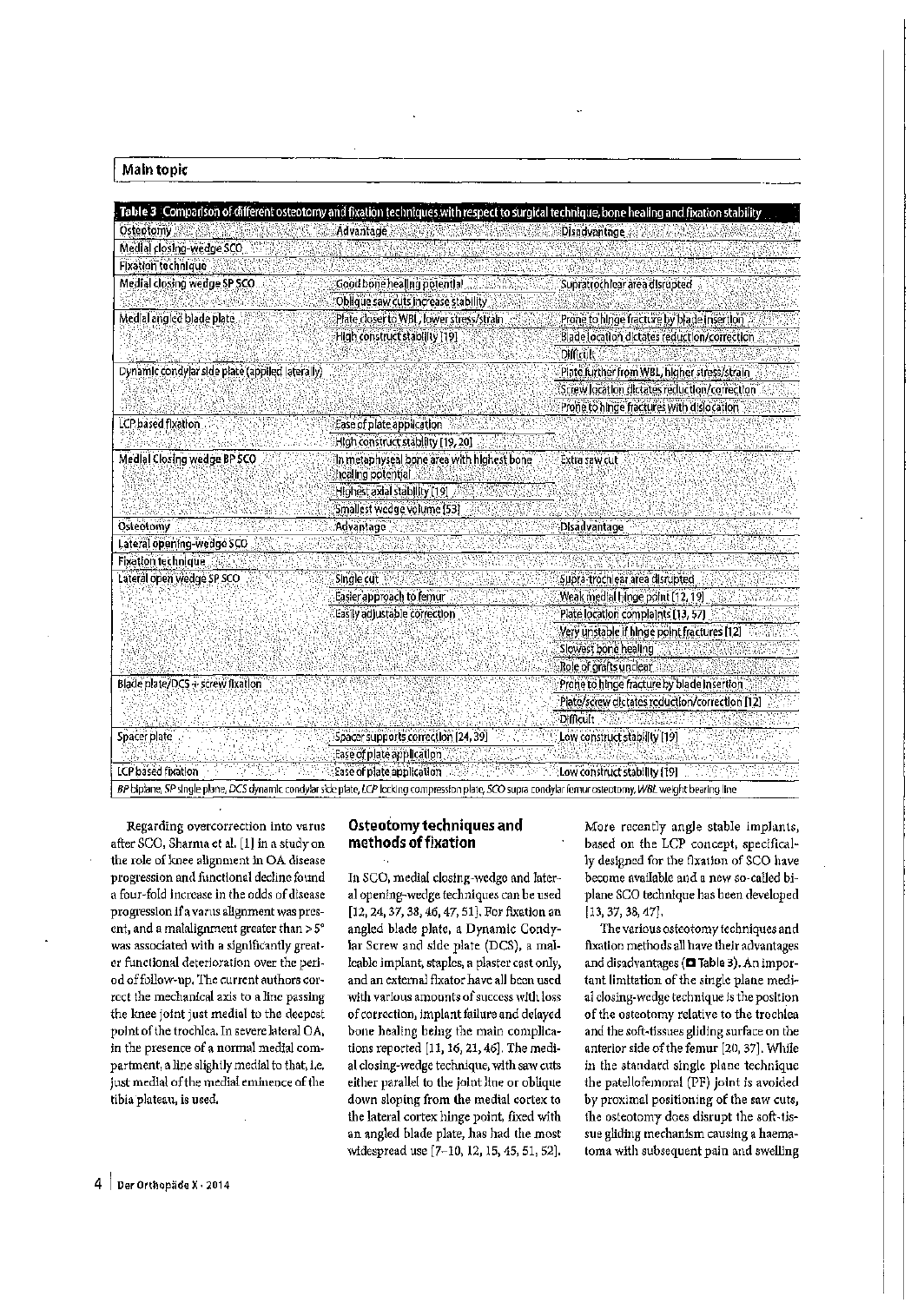

Fig. 1 < Typical lateral compartment osteoarthritic left knee, Valgus leg alignment on full leg weight bearing radiograph with weight bearing line (in red) passing through the lateral compartment (left), weight bearing antero-posterior {AP) knee radiograph In extension shows small lateral Joint space narrowing (middle), weight bearing postero-anterior {PA) knee radiograph In 45' flex-.<br>Ion (Rosenberg view) shows severe lateral Joint space narrowing (right). (With permission from [60], Fig. 1, page 127)



Fig.  $2 \triangleleft$  Planning of a medial closing wedge supracondylar osteotomy, aThe present mechanical axis is drawn from A, the center of the femoral head, to  $B$ , the center of the ankle joint. Line  $B - C$ Is of equal length as  $\ln A \rightarrow B$  and passes the knee Just medial of the medial eminence {arrow) representing the desired postoperative mechanical axis, **b** The hinge point of the osteotomy (D) is marked Just proximal from the upper border ofthe lateral condyle and 0,5-1 cm within the lateral cortex. The angle of correction ( $a$ ) is defined by line  $A-$ Dbetween the present femoral head centerand the hinge point and line C-D connecting the new femoral head center position and the hinge point, c Correction angle a Is projected atthe distal femur using two oblique down sloping lines of equal length converging at the hinge point. The distance measured between those two lines at the level of the medlal cortex {arrows) represents the osteotomy wedge base length to be removed during surgery, (With permission from [60], Fig, 2, page 128)

enables a more distal positioning of the lateral hinge point in better healing metaphyseal bone. As the soft tissue gliding mechanism is not disrupted rehabilitation is faster [37], Furthermore, the ascending

which slows rehabilitation, A modification was therefore developed by the current authors; the biplane medial closingwedge technique [20], In this technique the two saw cuts for the closing-wedge are made only in the posterior three-quarters of the femur after which an ascending saw cut Is performed on the anterior surface of the femur, completing the osteotomy. By avoiding the trochlea, this technique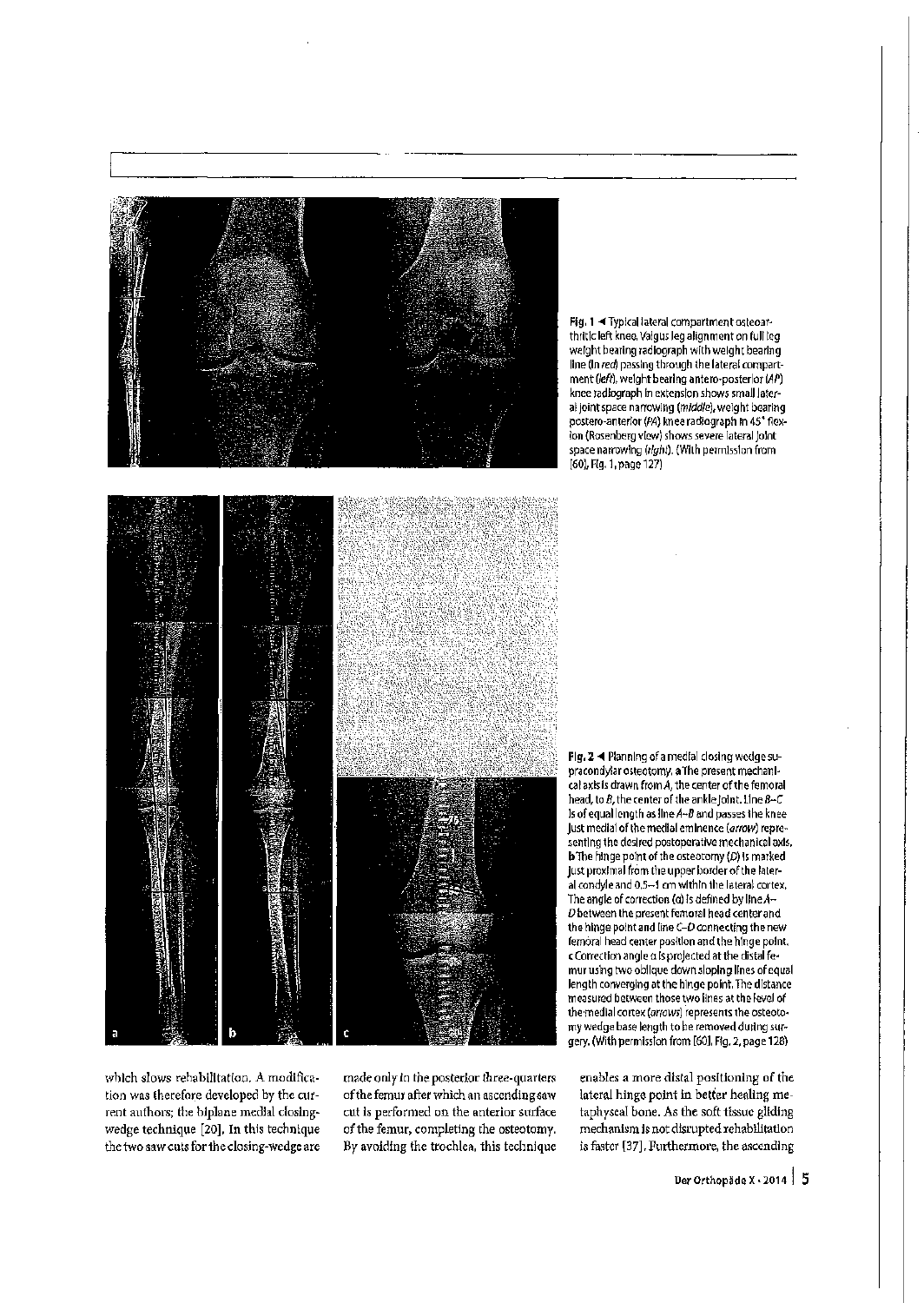

Fig, **3 A** a Overview of the five osteotomy configurations Initially tested, from fefr to right: medial closing-wedge oblique saw cut AO blade plate, medial closing-wedge oblique saw cut LCP (Tomofix MDF), lateral opening-wedge spacer plate, lateral opening wedge LCP (Tomofix LDF), medial closing-wedge perpendicular saw cut AO blade plate [19], Red circle: the uni-cortical screw Initially used was replaced by a bicortical screw in the second series of tests [20], (With permission from [60], page 132, Fig. 3 A) **b** Overview of the test setup, the replica femur Is loaded In an MTS with the 3D measuring system attached (bottom left; 1 and 2). The direction and position of the osteotomy cuts (bottom middle) creating a 10° opening (black arrow) or a 10° closing wedge oblique (/) or perpendicular (2) osteotomy.The load applied to the femur Is also shown (middle: white arrows) [19], (With permission from [60], page 132, Fig, 3B) **c** Results ofthe axial loading tests (fop) torsion loading tests (fcoftom), comparing the single plane SCO with modified proximal screw configuration (red circle in A, bicortical instead of unlcortlcal) (MDF SP), the new biplane SCO (MDF BP) and the old single plane SCO (MDF), Motion Is In millimeters (mm), MDF BP Is statistically significantly more stable under axial loads and statistically significantly less stable under torsion loads (\*)[201, (With permission from [60], page 132, Fig, 3C, D)

saw cut increases the cortical contact area, which enhances stability and bone healing potential [20,53],

By changing the fixation technique to a plate fixator the difficulties encountered using an angled blade plate, which caused surgeons to refrain from SCO altogether, are avoided. These difficulties include in accurate positioning of the seating chisel and loss of stability after repositioning. This also avoids secondary displacement due to fracture of the hinge after removing the seating chisel and inserting the angled blade plate.

Lateral plate positioning on the tension side, rather than the compression side, in medial closing-wedge SCO has been advocated by some. In this scenario the plate is loaded under tension which in turn prevents lateral distraction during weight bearing [24],

The downside of lateral fixation in medial SCO however is an increase in load on the plate. It is further away from the postoperative weight bearing line (WBL), increasing the load lever arm and bending moment. This may lead to Instability of fixation, delayed bone healing, im plant failure and loss of reduction [ 12,40].

Stahelin et al. [16] showed by measurement of bone diameters at the level of the bone cuts that, using oblique directed bone cuts of equal length forming an isosceles triangle, the bone diameter at the level of the osteotomy cuts is equal ( $\Box$  Fig. 2). After closure of the osteotomy the medial cortex can be compressed without change of correction, contrary to bone cuts aligned parallel to the joint line resulting in unequal bone diameters causing impaction and overcorrection after compression of the osteotomy. Furthermore baseline data on the initial stabihty of the various SCO techniques has become available [19, 20, 54]. In three biomechanical studies partial and full weight-bearing conditions after SCO corrections in replicate bones were studied. In the first study the biomechanical properties of five different SCO techniques (O **Fig. 3)** have been evaluated [19], The angled blade plate and the Tomofix Medial Distal Femur plate (Synthes GmbH; Solothurn, Switzerland), using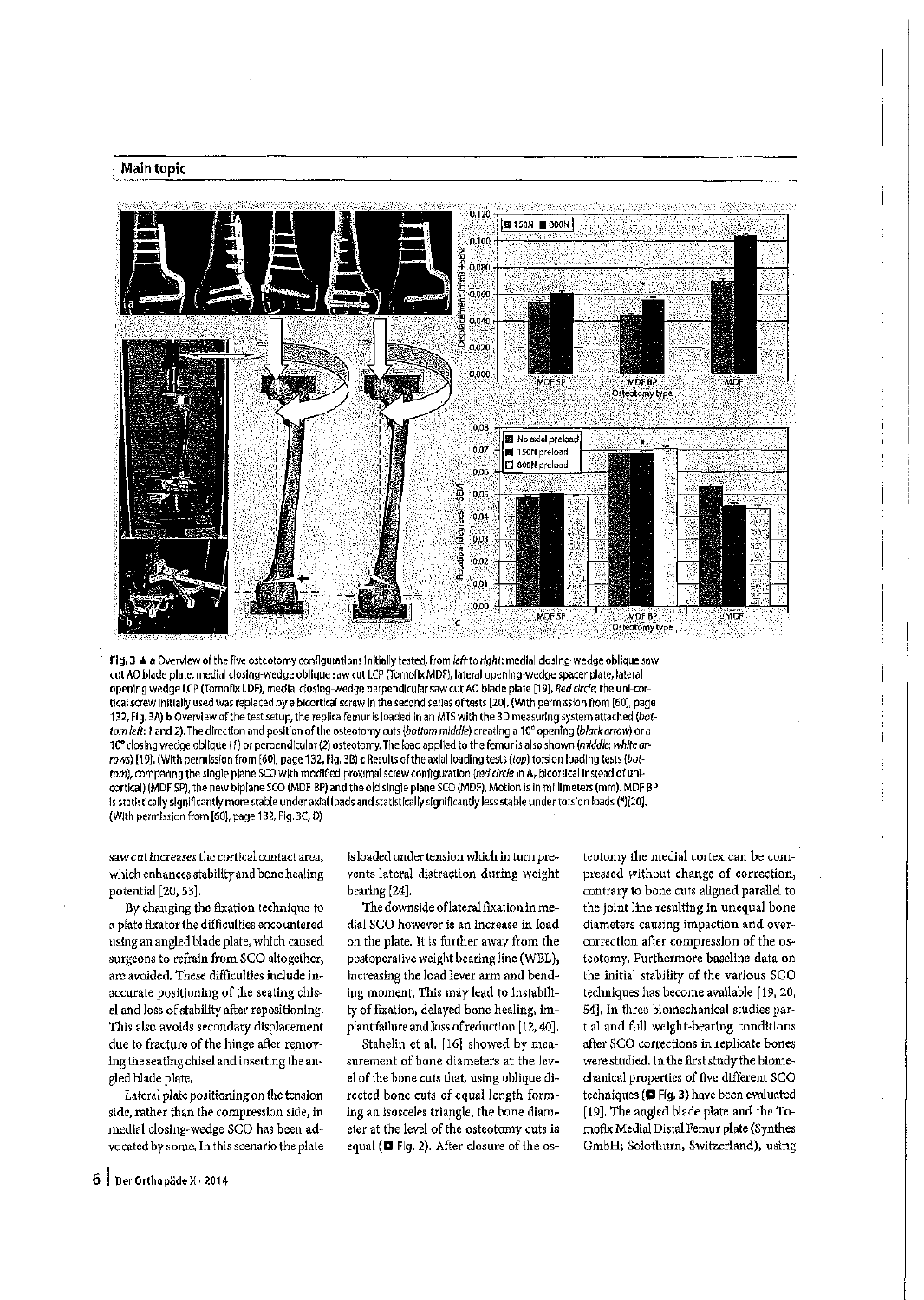

Fig. 4  $\blacktriangle$  Top to bottom Stepwise schematic representation of the surgical technique for a biplane closing-wedge supracondylar femur osteotomy (SCO) fixated by an Internal fixator plate. After the transverse cuts have been made, the ascending cut of the biplane osteotomy is performed parallel to the posterior cortex,The wedge Is removed and the osteotomy closed. After distal plate fixation a lag-screw Is Inserted to compress the osteotomy. It Is replaced with a locking screw after the other proximal holes have been filled, (With permission from [60], page 132, Flg,4A-D)

an oblique osteotomy direction provided the largest amount of initial stability. The parallel osteotomy compared to the oblique osteotomy, and the lateral open technique, whether fixated with an angle stable or a spacer plates, were less stable. In a second study the aforementioned biplane osteotomy was found to be more stable than the standard single plane SCO [20], Subsequently, in a third study previous results on biplane SCO stability were reconfirmed using an improved, more anatomically shaped version of the angle stable (Tomofix) plate and latest 4th generation replicate bones [54].

## **Operative technique**

The current authors preferred SCO technique Is a biplane medial closing-wedge osteotomy fixated with an LCP concept based plate fixator called Tomofix Me dial Distal Femur plate (Tomofix MDF, Synthes GmbH, Solothurn, Switzerland) (O **Fig,** 4) [37], Arthroscopy, which is considered as Indispensable by some, can be performed prior to the osteotomy to assess the cartilage and menisci; if needed additional procedures, including microfracturing, can be performed [55]. The whole leg should be draped free and a sterile tourniquet can be applied. The starting position of the knee is in full extension, An image intensifler fluoroscope is mandatory, with visualisation possible In two directions. The medial side of the distal femur can be either exposed by a median or anteromedial Incision and a standard subvastus approach. In which the muscle needs to be stripped of the septum severing vessels and nerves at a length enabling plate fixation. Alternatively a less invasive technique can be used as described by Visser et al, [56], A small medial incision is made at the level of the osteotomy and, instead of stripping the vastus medialis muscle (VM) off its septum, the natural interval between the distal femur and VM is used to lift the muscle ventrally,

A blunt Hohmann retractor is positioned dorsomedially at the level of the osteotomy to protect the neurovascular structures. The height and direction of the osteotomy cuts are marked with Kwires using fluoroscopy. The first K-wire for the distal saw cut is inserted at the medial cortex aimed at an approximately 20° down-sloped direction ending afew millimetres above the upper portion of the lateral femur condyle and 5-10 mm medial to the lateral cortex (D **Fig,** 2), The second K-wlre is inserted proxlmally at the preplanned wedge base distance on the medial cortex, the ends of both K-wires meet at the hereby created hinge point of the osteotomy. Ideally, the K-wires form an isosceles triangle which can be checked by measuring the length of the K-wires outside the bone. Two additional K-wires can be positioned more posterior at the same height to guide the saw blade. Alternatively, a special saw guide can be used

to precisely determine wedge size and direction, Two saw cuts are made parallel to and within the K-wires, but only in the posterior three-quarters of the femur, A third ascending saw cut is than performed to complete the osteotomy, parallel to the posterior cortex, usually at an angle of 90- 95° to the other saw cuts. After wedge removal, the osteotomy is closed by applying gentle pressure; this can take a couple of minutes, to allow for plastic deformation of the bone. All bone should be removed from the gap before closure to prevent incomplete closure and lateral cortex fracture. After closure, the alignment is checked using a rigid bar over the center of the femoral head and center of the ankle joint; the new mechanical axis should run as pre-operatively planned. If needed adjustments can still be made to the osteotomy at this time.

The plate is slid proxlmally under the vastus medialis muscle until it is aligned with the femur shaft and then positioned anteromedially on the distal femur. After distal flxation the osteotomy is compressed manually. For additional compression an eccentrically placed screw in the dynamic part of the combinationhole directly proximal the osteotomy is used, The plate is secured proximally using three unicortical screws, and one bicortical screw just proximal from the osteotomy replacing the compression screw. In the less invasive technique the distal screws and the osteotomy-compression screw are inserted through the medial incision whereas the remaining proximal screws are Inserted through a separate transmuscular stab incision positioned at the most proximal plate hole avoiding damage to major neurovascular structures [56], The wound is closed after placement of a low suction drain under the vastus medialis,

## **Postoperative care and weight-bearing protocol**

Postoperative cryotherapy and intermittent venous compression are recommended to reduce swelling. Starting on the first postoperative day, partial weight-bearing (15-20 kg) is allowed for the first 6 weeks, it is increased thereafter depending on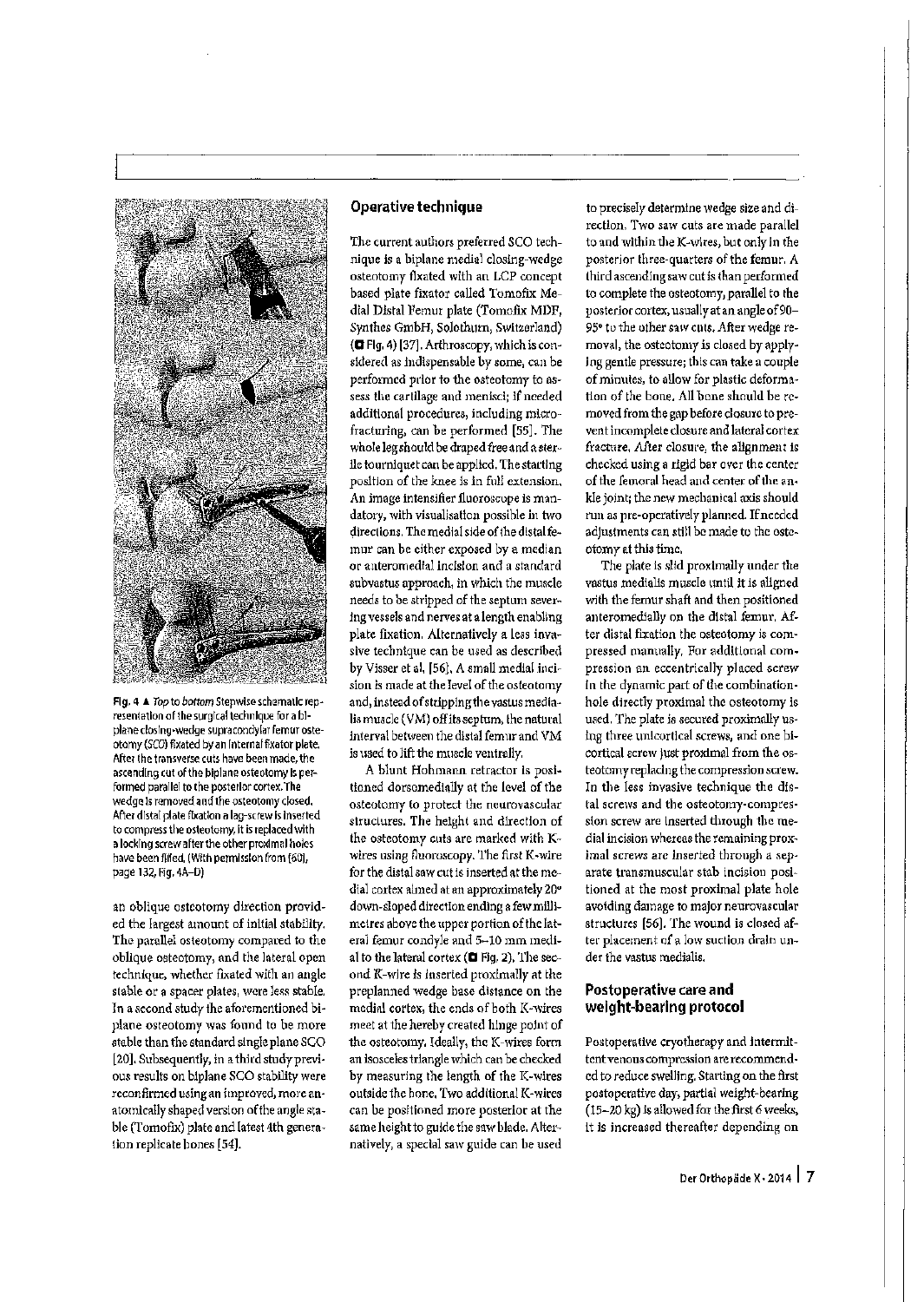

**Fig.** 5 **A** Follow-up radiographs that show bone healing and bone surfaces after biplane supracondylar osteotomy In a saw bone model, **a.** Antero-posterior MP) and lateral views show full consolidation at 6 weeks follow-up. (With permission from [60], page 132, Fig. 4E-F) b. Bone surfaces following a medial closed-wedge biplane osteotomy in a saw bone model: Transverse osteotomy plane surfaces A (proximal) and B (distal), frontal osteotomy plane surfaces C (ventral) and D (dorsal). Summation of these surfaces in square centimeter  $(cm^2)$  stratified by anatomical location show an increase in area compared to a single plane supracondylar osteotomy. (Adapted with permission from [53])

pain and signs of bone healing on followup radiographs.

For SCO in clinical studies reporting on the single plane techniquewth the TomoFix implant, no bone healing problems have been reported with a standard rehabilitation protocol consisting of 6-8 weeks of partial weight bearing [37, 47], Clinical results seem to correlate with the biomechanical observations concerning construct flxation strength and the biplane osteotomy technique. Van Heenvaarden et al, [47] reported no loss of correction related to the Implant and no failures of fixation material in 59 single plane osteotomies fixated with the Tomoflxplate. Freiling et al. [37] reported on 60 medial closing wedge osteotomies half of which were biplane and found three nonunions overall, none of which were related to implant failure.

However, after introduction of the biplane technique a faster recovery of knee function was observed by the current authors as compared with the single plane patient groups, patients themselves Increased the amount of weight bearing within the first 6 weeks after the osteotomy as they experienced sufficient stability to allow full weight-bearing.

Although Brinlcman et al, [20] demonstrated that the biplane OT is much more stable than single plane OT under axial loads, they did find torsional stability to be slightly decreased. Therefore postoperatively physical activities, which produce high torsion loads on the femur, are probably best avoided until bone healing has been observed.

The use of braces to improve stability and protect the osteotomy has been documented by various authors, Healy et al. [9] used a brace if the fixation of the osteotomy was questionable, Wang et al. [7] and Miniaci et al, [51] both also used braces. All three authors in their series of patients used an angled blade plate for fixation and a limited weight-bearlngprotocol initially, varying from non-weight bearing to toetouch for 6 weeks. Full weight bearing was allowed after 12 weeks or if clear signs of consolidation were present on follow-up radiographs.

Based on the results of the biomechanical studies [20,53,54] and clinical experience a clinical study has been started using early full weight-bearing (after 2 weeks) and a hinged brace preventing torsional loading until full bone healing in patients after biplane medial closing-wedge SCO fixated with the Tomofix implant [57], For lateral opening-wedge SCO patients rehabilitation should be more careftil because the osteotomy construct is less stable [14] and bone healing is slower [12,37,58],

## **Bone healing in SCO**

The general principles of bone healing apply to closing-wedge osteotomies, which

can be considered optimally controlled fractures treated according to standard protocols for fracture treatment, with radiographs taken at regular intervals to monitor bone healing. Bone healing in closing wedge osteotomies however may be faster than in fractures if initial stability is optimal because the hinge point remained Intact. Bone healing in the distal femur then is normally complete after 6-8 weeks (O Fig, 5), Methods to prevent hinge point fracture are careful clearance of uneven saw cut surfaces and bone remnants after wedge removal, weakening of the lateral cortex before closure by chisels or small bur holes, and a slow paced wedge closure. Initial stability can be furthermore optimised by using oblique saw cuts and by compressing the osteotomy using either a compression device or the compression screw technique  $(\Box$  Fig. 4), Similar to fractures, bone healing in osteotomies is slowed by smoking and in stability. Insufficient implant fixation strength and/or hinge fracture.

Van Heerwaarden et al, [53] studied bone geometry and wedge volume after SCO, comparing lateral open and single and biplane medial closing techniques and found the biplane medial closing wedge SCO to have the best bone heafing potential compared to other SCO techniques. They found that using the biplane technique a smaller wedge volume and a larger bone surface contact area are creat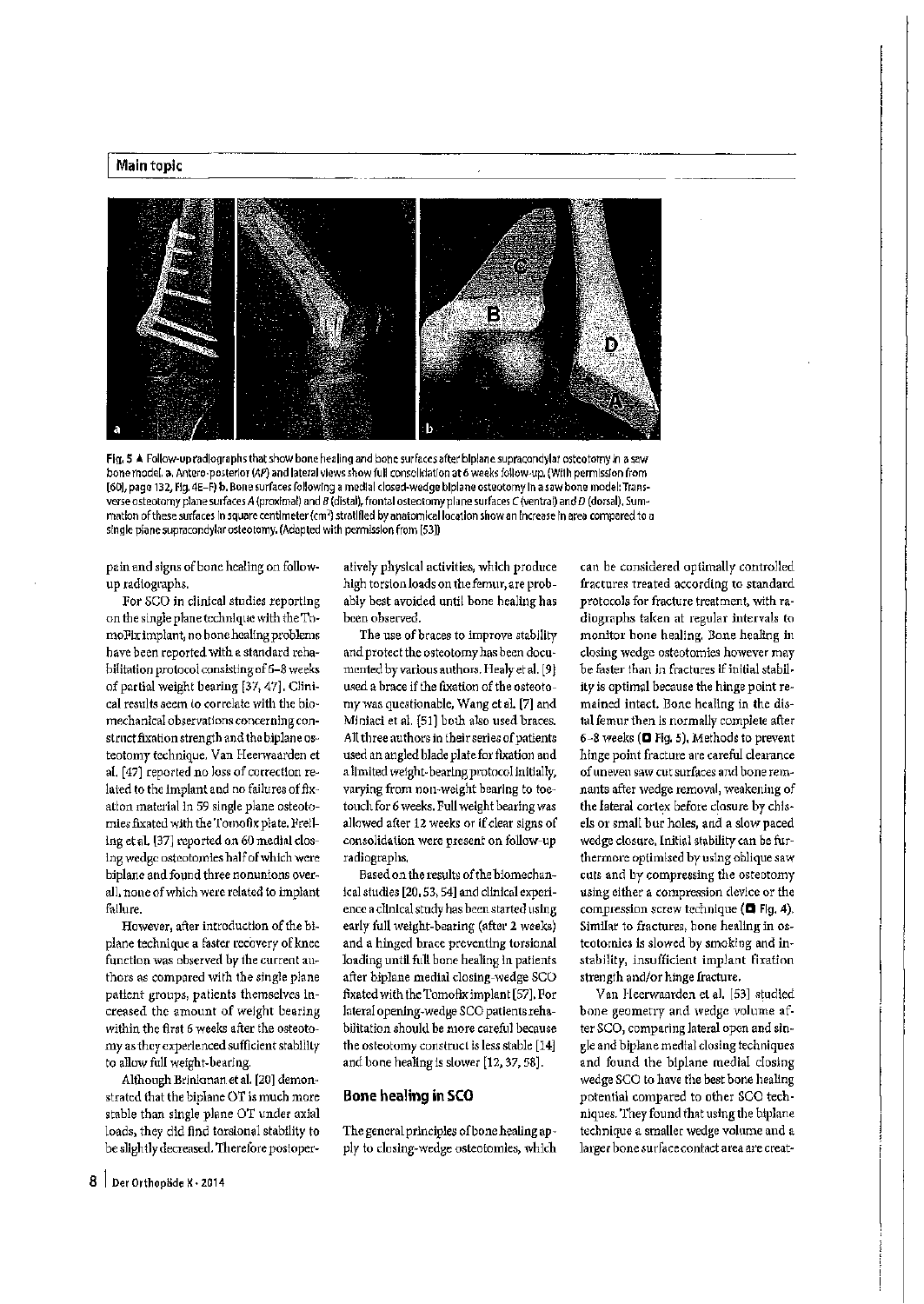ed, arguing that this would improve bone healing and stability  $(\Box$  Fig. 5).

In the lateral opening-wedge technique concerns exist regarding the stability of fixation and ability of the construct to retain the correction. Bone healing has been documented to take longer, time to full weight bearing is longer and often an iliac crest graft is needed to fill the defect (13,19,47,58], Various authors could not recommend this technique because of a large number of nonunions and iliotibial band irritation because of plate location [13,58],

#### **Conclusion**

**Varus supracondylar osteotomy Is a viable treatment option for a well-defined patient group suffering from valgus malalignment and lateral compartment osteoarthritis, and in addition may be considered In ligamentous imbalance and lateral patellofemoral maltracking, The new biplane osteotomy technique fixated with an LCP Is very stable, bone healing potential Is optimal using this technique, and takes** 6-8 **weeks. Full weight bearing before full bone healing Is possible without loss of correction.** 

#### **Corresponding address**

#### R.J. van Heerwaarden

Department of Orthopaedics Limb Deformity Reconstruction Unit Sint Maartenskliniek Woerden Polanerbaan 2,3447GN Woerden r,vanheerwaarden@maartenskllnlek,nl

**Acknowledgements, J,-M, Brinkman would like to thank the Martl-Koening Eckhardt foundation for their support of his scientific work.** 

## **Compliance with ethical guidelines**

**Conflict of Interest. J.-M. Brinkman, D. Frelling, P,l, Lobenhoffer, A.E, Staubli and RJ.van Heerwaarden state that there are no conflicts of Interest.** 

**The accompanying manuscript does not Include studies on humans or animals.** 

#### **References**

- **1, Sharma L, Song J , Felson DT, Cahue S, Shamlyeh E, Dunlop DD (200I)The role of knee alignment In disease progression and functional decline In knee osteoarthritis, JAMA 286:188-195**
- **2, Shamia L, Song J , Dunlop D, Felson D, Lewis CE, Segal N,Tomer J , Cooke TD, Hletpas J , Lynch J , Nevitt M (2010) Varus and valgus alignment and Incident and progressive knee osteoarthtltis, Ann Rheum DIs 69(11);! 940-1945**
- **3, Felson DT, Nlu J, Gross KD, Englund M, Sharma L, CookeTD, Guermazl A, Roemer FW, Segal N, Gogglns JM, Lewis CE, Eaton C, Nevitt MC (2013) Valgus malalignment Is a risk factor for lateral knee osteoarthritis Incidence and progression: findings from the multicenter osteoarthritis studyand the osteoarthritis initiative. Arthritis Rheum 65(2);355- 362**
- **4, W-Dahl A, Robertsson 0, Lidgren L (2010) Surgery for knee osteoarthritis In younger patients. Acta Orthop81(2):161-164**
- **5, Julln J et al (2010) Younger age Increases the risk of early prosthesis failure following primary total knee replacement for osteoarthritis. A follow-up study of 32,019 total knee replacements In the Finnish Arthroplasty Register. Acta Orthop 81(4):413-419**
- **6, Rand JA et al (2003) Factors affecting the durability of primary total knee prostheses. J Bone Joint Surg(Am)85(2);259-265**
- **7, Wang JW, Hsu CC (2005) Distal femoral varus osteotomy for osteoarthritis of the knee, J Bone Joint Surg Am 87:127-133**
- **8, Cameron HU, Botsford DJ, ParkYS (1997) Prognostic factors In the outcome of supracondylar femoral osteotomy for lateral compartment osteoarthritis ofthe knee. Can J Surg 40:114-118**
- **9, Healy WL, Anglen JO, Wasilewski SA, Krackow KA (1988) Distal femoral varus osteotomy, J Bone Joint Surg Am 70:102-109**
- 10, McDermott AG, Finklestein JA, Farine I, Boynton **EL, Macintosh DL, Gross A (1988) Distal femoral varus osteotomy for valgus deformity ofthe knee, J Bone Joint Surg Am 70:110-n 6**
- **11, Mathews J , Cobb AG, Richardson S, Bentley G (1998) Distal femoral osteotomy for lateral compartment osteoarthdtis of the knee. Orthopedics 21:437-440**
- **12, Teitge RA (1996) Supracondylar osteotomy for lat**eral compartment ostearthritis. Semin Arthroplas**ty 7:192-211**
- **13, Freiling D, Lobenhoffer P, Staubli A, van Heerwaarden RJ (2008) Medial closed-wedge varus osteotomy of the distal femur, Arthroskopie 21 ;6-14**
- **14, Johnson EW Jr, Bodell LS (1981) Corrective supracondylar osteotomy for painful genu valgum. Mayo Clin Proc 56:87-92**
- **15, Finkelstein JA, Gross AE, Davis A (1996) Varus osteotomy ofthe distal part ofthe femur, A survivorship analysis, J Bone Joint Surg Am 78:1348-1352**
- 16, Stahelin T, Hardegger F, Ward JC (2000) Supracondylar osteotomy of the femur with use of compres**slon-osteosynthesls with a malleable Implant, J Bone JolntSurg Am 82:712-722**
- **17, Rand JA, Neyret P (2005) ISAKOS meeting on the management of osteoarthritis of (he knee prior to total knee arthroplasty ISAKOS Congress**
- **18, Brinkman JM, Lobenhoffer P, Agneskirchner JD, Staubli AE, Wymenga AB, van Heerwaarden RJ (2008) Osteotomies around the knee: patient selection, stability of fixation and bone healing In high tibial osteotomies. J Bone Joint Surg Br 90:1548-1557**
- **19. Brinkman JM, Hurschler C, Agneskirchner JD, Frelling D, van Heerwaarden RJ (2011) Axial and torsional stability of supracondylar femur osteotomies: biomechanical comparison of thestabllltyof five different plate and osteotomy configurations. Knee Surg Sports Traumato Arthrose 19:579-587**
- **20. Brinkman JM, Hurschler C, Staubli AE, van Heerwaarden RJ (2011) Axial and torsional stability of an Improved single-plane and a new bl-plane osteotomy technique for supracondylar femur osteotomies. Knee Surg SportsTraumatol Arthrose 19:1090-1098**
- **21. Gugenhelm JJ Jr, Brinker MR (2003) Bone reallgnmentwlth use of temporary external fixation for distal femoral valgus and varus deformities. J Bone Joint Surg Am B5-A:1229-1237**
- **22. Weldow J, Pak J , Karrholm J (2002) Different patterns of cartilage wear In medial and lateral gonarthrosls. Acta Orthop Scand 73:326-329**
- **23. Gulatl A, Chau R, Beard DJ, Price AJ, GUI HS, Murray DW (2009) Localization of the full thickness cartilage lesions In medial and lateral unicompartmental knee osteoarthritis. J Orthop Res 27(10):1339- 1346**
- **24. Puddu G, Cipolla M, Cerullo G, Franco V, Gianni E (2007) Osteotomies: the surgical treatmentof the valgus knee. Sports Med Arthrose 15:15-22**
- **25. LIndgren U,SelregA (1989)TheInfluence ofmedlolateral deformity, tibial torsion, and foot position on femorotibial load. Prediction of a musculoskeletal computer modeL Arch OrthopTrauma Surg 108:22-26**
- **26. Wang JW, Kuo KN, AndrlacchI TP, Galante JO (1990) The Influence of walking mechanics and time on the results of proximal tibial osteotomy, J Bone Joint Surg Am 72:905-909**
- **27. Harrington IJ (1983) Static and dynamic loading patterns In kneejolntswith deformltles.J Bone Joint Surg Am 65:247-259**
- **28. Johal P, Williams A, Wragg P, Hunt D, Gedroyc W (2005)Tlblo-femoral movement In the living knee. A study of weight bearing and non-weight bearing knee kinematics using Interventional MRI. J Biomech 38:269-276**
- **29. Allen PR, Denham RA, Swan AV (1984) Late degenerative changes after meniscectomy. Factors af**fecting the knee after operation, J Bone Joint Surg **Br 66:666-671**
- **30. Pena E, Calvo B, Martinez MA, Palanca D, Doblare M (2006) Why lateral meniscectomy Is more dangerous than medial meniscectomy A finite element study, J Orthop Res 24:1001-1010**
- **31. Yang N, Nayeb-HashemI H, Canavan PK (2009)The combined effect of frontal plane tibiofemoral knee angle and meniscectomy on the cartilage contact stresses and strains. Ann Biomed Eng 372360- 2372**
- **32. WeldowJ,TranbergR,SaarlT,KarrholmJ(2006) Hip and kneejoint rotations differ between patients with medial and lateral knee osteoarthritis: gait analysis of 30 patients and 15 controls. J Orthop Res 24:1890-1899**
- **33. Weldow J , Mars I, Karrholm J (2005) Medial and lateral osteoarthritis ofthe knee Is related to variations of hip and pelvic anatomy Osteoarthritis Cartilage 13:471-477**
- **34. Harrington IJ (1983) Static and dynamic loading patterns In knee Joints with deformltles.J Bone Joint Surg Am 65:247-259**
- **35. Phlsitkul P, Wolf BR, Amendola A (2006) Role of high tibial and distal femoral osteotomies In Ihe treatment of lateral-posterolateral and medial Instabilities of the knee. Sports Med Arthrose 14(2);96-104**